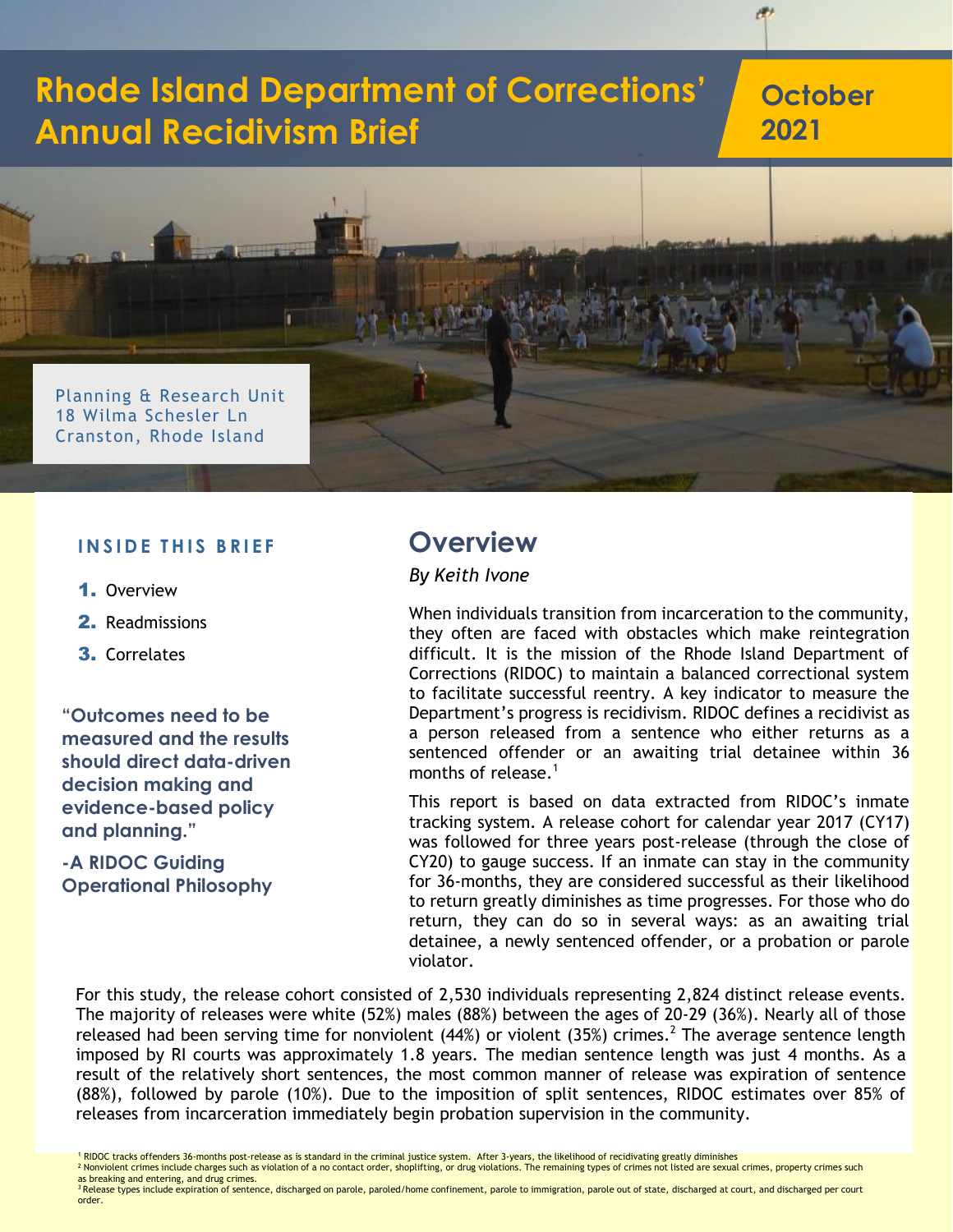# **RIDOC Recidivism Brief**

# **Readmissions**

#### **Sentenced Readmissions**

At 3-years post-release, 51% of individuals returned to RIDOC as sentenced offenders. The recidivism rate increased by 4% from the CY16 cohort. Forty-eight percent (48%) of females and fifty-one (51%) of males were recommitted as sentenced offenders. The rate of females recommitted was 4% higher than in the CY16 cohort, while males was 3% higher.



Virtually all offenders who returned were for a new sentence (67%) or as a probation violator (26%). Parole violators accounted for approximately 7% of recidivists.

#### **Time in the Community – Sentenced Recidivists**

The average time spent in the community for CY17 was 10 months. Nearly 7% of recidivists had returned within 30 days of release. An additional 35% returned between 1 and 6 months. By 1-year post-release, nearly 69% of recidivists had returned to RIDOC.



Offenders with children spent more time in the community before reoffending. On average, offenders with children spent 10.1 months in the community before reoffending, whereas offenders without children spent an average of 9.5 months. Those released from serving a less serious type of offense (i.e., nonviolent) returned sooner than more serious offenses (i.e., violent). Those released from serving nonviolent offenses spent an average of 9.2 months before returning, whereas those released from serving violent offenses spent an average of 10.1 months.

#### **Awaiting Trial Readmissions**

RIDOC operates a unified correctional system, meaning all pre-trial detainees and sentenced offenders (regardless of sentence length or crime type) are under the Department's jurisdiction. Unlike most corrections departments, this gives RIDOC the unique ability to report recidivism rates for those who returned to await trial. By 36-months, 45% of the cohort returned as awaiting trial detainees. Thirtyone percent (31%) of releases returned within 1 year as awaiting trial detainees; 41% within 2 years; and 45% by the third year. Of the women released in 2017, 38% returned to awaiting trial within 36 months of release while 46% of men returned in the same time period.

The bar graph (shown below) highlights that the majority of awaiting trial detainees were committed as probation violators (43%) or for failure to appear in court  $(31\%)$ .<sup>4</sup> These readmission rates are similar to the CY16 cohort and are significant drivers of RIDOC's awaiting trial commitment stream. Just over twothirds of awaiting trial recidivists (70%) were held without bail while an additional 20% were held on surety bail. Surety bail allows for detainees to post 10% of the total bail to gain release.